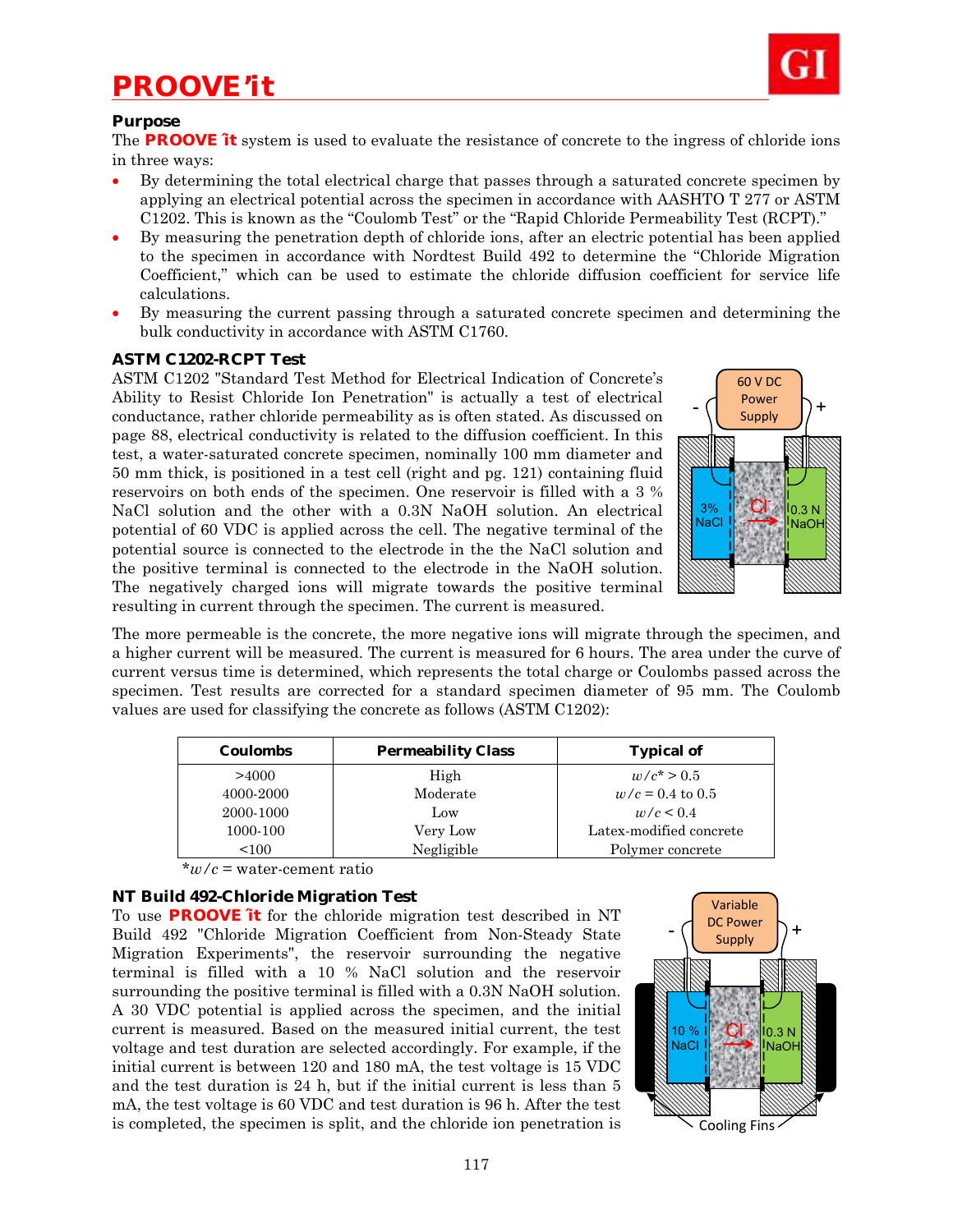

measured by spraying the split surface with a 0.1 M silver nitrate solution, which precipitates as white AgCl where chlorides are present. From the penetration depth and test conditions, the chloride ion migration coefficient is calculated. It is important to maintain a constant temperature in the solutions in the reservoirs. Therefore, cells with cooling fins (Part No. PR-1100) are recommended.

There is also an AASHTO test method TP-64, "Standard Method of Test for Predicting Chloride Penetration of Hydraulic Cement Concrete by the Rapid Migration Procedure," that uses the same procedure as NT Build 492. The test result, however, is reported as a rate of penetration, by dividing the depth of penetration, in mm, by the product of applied voltage (V) and the test duration (h).

# **ASTM C1760-Bulk Electrical Conductivity**

ASTM C1760, "Standard Test Method for Bulk Electrical Conductivity of Hardened Concrete," involves the same basic testing procedure as ASTM C1202, with the following exceptions: 1) both reservoirs contain the 3 % NaCl solution; 2) the specimen length can be up to 200 mm; and 3) the current is measured at 1 minute after turning on the power supply. The bulk electrical conductivity is calculated using Eq. (2) on page 89. As was discussed on page 90, different ranges of bulk electrical conductivity correspond to different ranges of charge passed in accordance with ASTM C1202.



### **Accuracy and Variability**

At 60 VDC, the accuracy of the **PROOVE** it microprocessor power supply is within  $\pm$  0.1 mA for a current between 30 mA and 300 mA. The repeatability of the RCPT or Coulomb Test is reported to be about 12 % (ASTM C1202), and the repeatability of the migration test is reported to be about 9 % (NT Build 492).

#### **PROOVE'it System Features**

The computer-controlled microprocessor power supply and the Windows®-based software for testing and report preparation offers the following key features:

- Testing up to 8 cells simultaneously
- Voltage settings of 5 to 60 VDC in 5 V increments
- Programmable testing time as required
- Temperature measurement and recording
- Cyclic testing option for effect of curing duration
- Measure concrete conductivity at 60 VDC in 1 min
- Predicted 6-h Coulomb value every 5 min
- Documentation of each test result

A complete system composed of coring and slicing equipment, vacuum desiccator, vacuum pump, watertight test cells, microprocessor power supply, and software are presented below. The cells are easy to assemble, simple to maintain, and watertight.

#### **Testing Examples**

**RCPT**: The image to the right shows the screen display when **PROOVE´it** is used for the RCPT test (ASTM C1202). Pointing with the mouse cursor on any of menu items will produce a pop-out window with explanatory notes for that item. The window shows the details of the test. The "Status" line for the eight cells indicates OFF, ON, or FIN, depending on whether power to the cell is turned off, if the cell is operating, or if the test has finished. The "Actual voltage" line indicates the test voltage, which has to be the same for all cells. The "Actual current" line indicates the instantaneous current during testing. Readings are updated every 5

|                                         |               |                 |              |                   |                   | rapid chloride permeability test |              |                 |
|-----------------------------------------|---------------|-----------------|--------------|-------------------|-------------------|----------------------------------|--------------|-----------------|
| ROOVE ID<br><b>ATTN CT393</b>           |               |                 |              |                   |                   |                                  |              |                 |
| <b>ARTM C 1766</b><br><b>NY BERLOWE</b> |               |                 |              |                   |                   |                                  |              |                 |
|                                         | 1             | 2               | з            | Δ                 | 5                 | 6                                | 7            | 8               |
| <b>Traduce</b>                          | <b>TIN</b>    | 92N             | <b>FME</b>   | <b>FIN</b>        | <b>TIN</b>        | <b>FIN</b>                       | <b>TIN</b>   | <b>FIN</b>      |
| Actual vehage (V)                       | 60 D          | 48.0            | an an        | $\blacksquare$    |                   |                                  | sis n        | 45.0            |
| <b>Autual numerit 3mb)</b>              | 171.4         | 393.B           | 267,1        | 267.3             | 268,0             | 393.5                            | 59.8         | 267.8           |
| <b>Temperature (11)</b>                 | 25.0          | 26.8            | 213          | 26.2              | 23.9              | 34.9                             | 23.7         | 25.6            |
| <b>Humed Your</b>                       | E:00          | 6:00            | 6:00         | 6:00              | 6:00              | 6:00                             | 6:00         | 6:00            |
| <b>Insulambe Cadiscoveril</b><br>--     | 3361          | 7678            | 5308         | 5212              | 5225              | 7671                             | 1167         | 5221            |
| --                                      | <b>RICHAR</b> | <b>STRINGER</b> | <b>RIGHT</b> | <b>8.00 Hours</b> | <b>A (9) 70-4</b> | $100 - 100$                      | --           | <b>A Birman</b> |
|                                         | <b>Mark</b>   | 36 am           | 156 mm       | 100 mm            | <b>390 mm</b>     | <b>USH</b>                       | <b>DE AN</b> | <b>1844</b>     |
| rike (schwenel).<br>نحاة                | 3365          | 7678            | 5308         | 5212              | 5225              | 7673                             | 1167         | 5222            |
| <b>Formatbility</b> class               | Mod.          | High            | High         | High              | High              | High                             | Low          | High            |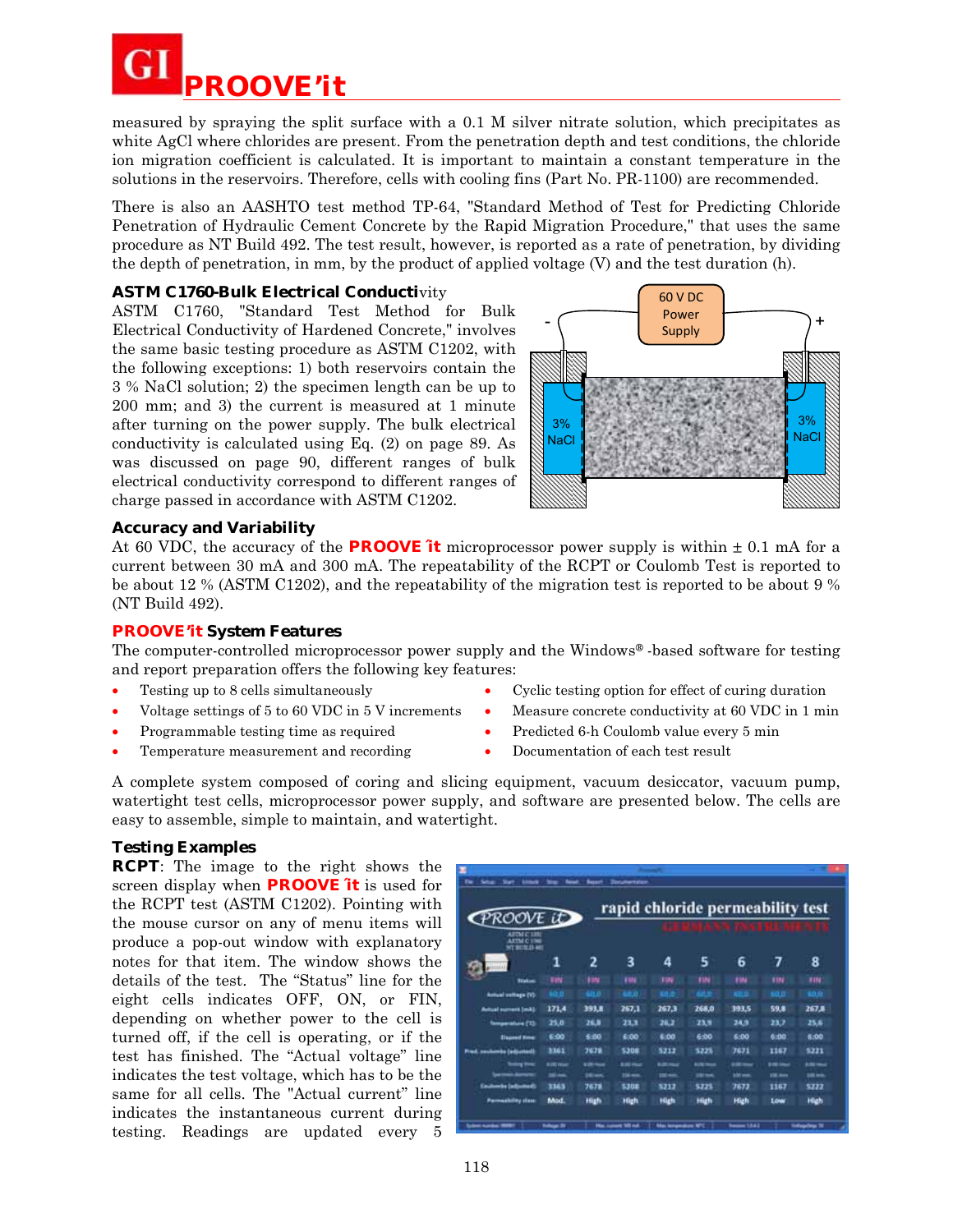# *PROOVE'it*



seconds. The "Temperature" line indicates the instantaneous temperature in the reservoir solutions during testing if temperature sensors are used. "Elapsed time" indicates the cumulative time since the cell was turned on. The "Pred. coulombs (adjusted)" line indicates the predicted Coulombs at 6 hours, which are estimated continuously every 5 minutes while the test is running. "Testing time" indicates the selected testing time, and the "Specimen diameter" indicates the actual diameter of the specimen. The "Coulombs (adjusted)" line indicates the measured Coulombs at any time during testing, which have been adjusted for a specimen diameter of 95 mm as required by ASTM C1202; so when the test ends, it indicates the test result. The last line shows the "Permeability class" according to ASTM C1202, as indicated in the table on page 117.

**Migration**: For using **PROOVE´it** to determine the chloride migration coefficient in accordance with NT Build 492, a two-step process is used. First the cells are set up for a voltage of 30 V, the cells are turned on and the initial current is recorded. The cells are turned off. Based on the initial current, the operator selects the test voltage and test duration in accordance with recommendations in NT Build 492. Test voltage may be from 10 to 60 V, and test duration may be from 6 to 96 h. A higher voltage and longer test



duration are required for higher quality concrete mixtures. Cell temperature must be measured during the test. At the conclusion of the test, the specimen is split in half, the surface is sprayed with a 0.1 M silver nitrate solution, and the average depth of chloride penetration is determined by making seven measurements in the central 60 mm of the specimen as shown above. The average chloride penetration, the applied voltage, average temperature of the sodium hydroxide solution, test duration, and specimen thickness are used to calculate the *non-steady-state migration coefficient*.

**Conductivity**: The image to the right shows the screen display when **PROOVE´it** is used to measure bulk electrical conductivity in accordance with ASTM C1760. A separate program is used for this test. The user sets up the test by entering the length and diameter of the specimens for each cell. The voltage is set to 60 V and the cells are turned on. The test runs for 1 minute, at which time the currents recorded during the last three readings are saved, averaged, and used to calculate the bulk conductivity, which is displayed in units of mS/m. For concrete with adjusted Coulomb values in the range of 500 to 4000 C, the bulk conductivity is

| п<br>State                                             | <b>Bandy</b>        | <b>Report</b>  | mentenae           | bulk electrical conductivity test |           |                     |                 |                          |
|--------------------------------------------------------|---------------------|----------------|--------------------|-----------------------------------|-----------|---------------------|-----------------|--------------------------|
| PROOVE ID<br><b>ASTMET EXIT</b><br><b>ASTM C 1988</b>  |                     |                |                    |                                   |           |                     |                 |                          |
| <b>W! BUILD AIR</b>                                    | 1                   | 2              | з                  | 4                                 | 5         | 6                   | 7               | 8                        |
| <b>Shakun</b>                                          | 0#                  | OF7            | ٥Ħ                 | OFF                               | oĦ        | OFF                 | <b>OFF</b>      | OFF                      |
| Actual sellage (V)                                     |                     |                | -                  |                                   |           |                     | -               |                          |
| Artual current (m4)                                    |                     |                |                    |                                   |           |                     |                 |                          |
| <b>Temperature (12)</b>                                |                     | -              | -                  | -                                 | -         |                     | --              | --                       |
| <b>Elegand Street</b>                                  | 0:00                | 0.00           | 0:00               | 0:00                              | 0:00      | 0:00                | 0:00            | 0:00                     |
| Europe shot 40 issued                                  |                     |                |                    |                                   | -         |                     | -               | _                        |
| <b>Scottist Street</b>                                 | <b>Lamon</b>        | <b>Limited</b> | <b>Limited</b>     | <b>Langeled</b>                   | Linkville | <b>Louisville</b>   | <b>Legacity</b> | 1 million                |
| <b>Sections-Associate</b>                              | <b>195 mm</b>       |                | <b>196 mm</b>      | im non                            |           | <b>SHOW</b>         | $= -$           | 1044                     |
| <b>Symphonic Rengils</b><br><b>Candustries militar</b> | 3644                | $-10 - 10$     | $100 - 4$          | <b>HEAR</b>                       | 10.5      | <b>DESK</b>         | <b>DE ALA</b>   | 38.44                    |
| <b><i><u>monitorist</u></i></b>                        | <b>Tellings Wit</b> |                | Min. cornell SE HA | Machinesonian SPL                 |           | <b>There I At 1</b> |                 | <b>United States St.</b> |

expected to be in the range of 3 to 20 mS/m (see page 90.)

#### **Test Report**

The software includes the **PROOVE´it Report Manger** for preparing professional quality test reports, which can be customized with the purchaser's company logo. Data recorded during each test are stored in a database allowing a complete review of data if anomalous results are encountered. Customized labels can be attached to each test for complete project documentation. Test results can be exported to Excel for comprehensive statistical analyses of the results and preparing user defined control charts.

#### **Correlations to Chloride Diffusion Coefficient**

As was discussed on page 88, there is a theoretical relationship between the chloride diffusion coefficient and electrical conductivity. The chloride diffusion coefficient can be determined directly by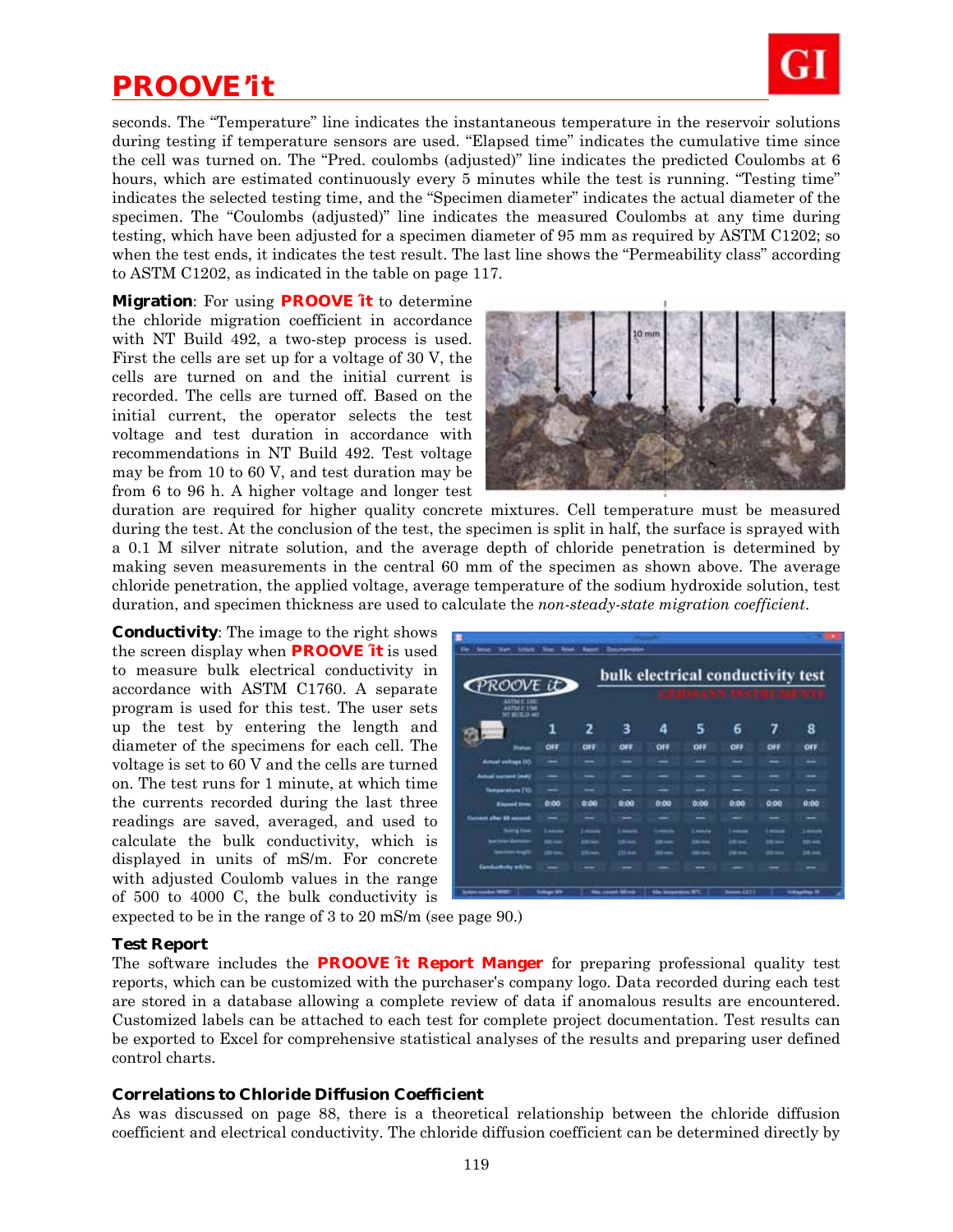

profile grinding (pg. 113) and testing for chloride ion content (pg. 129) after ponding with a NaCl solution, in accordance with NT Build 443 "Concrete, Hardened: Accelerated Chloride Penetration" or ASTM C1556 "Test Method for Determining the Apparent Chloride Diffusion Coefficient of Cementitious Mixtures by Bulk Diffusion." The required ponding period is at least 35 days. A correlation can be developed between the diffusion coefficient and any of the other properties determined with the **PROOVE´it**. The following shows examples of correlations that have been found.

In a study by Obla, Kim, and Lobo (2014), the apparent chloride diffusion coefficient was determined in accordance with ASTM C1556. Specimens from 5 concrete mixtures were subjected to 59 days of standard curing and then subjected to 16 months of immersion in the NaCl solution. Companion specimens were tested in accordance with ASTM C1202 and AASHTO TP 64, after standard curing at 23 °C for 56 day or for standard curing for 7 days followed by curing at 38 °C for 21 days. For the ASTM C1202 tests, the current at 5 minutes was measured and used to calculate the electrical conductivity. The following plots show the correlations between various test results. Also shown is the relationship between the charge passed and the 5-minute electrical conductivity measured by the ASTM C1202 test. The last plot (lower right) also shows the theoretical relationship given by Eq. (3) on page 90.



The above plots show that there are strong relationships between the various electrically based test methods and the apparent chloride diffusion coefficient.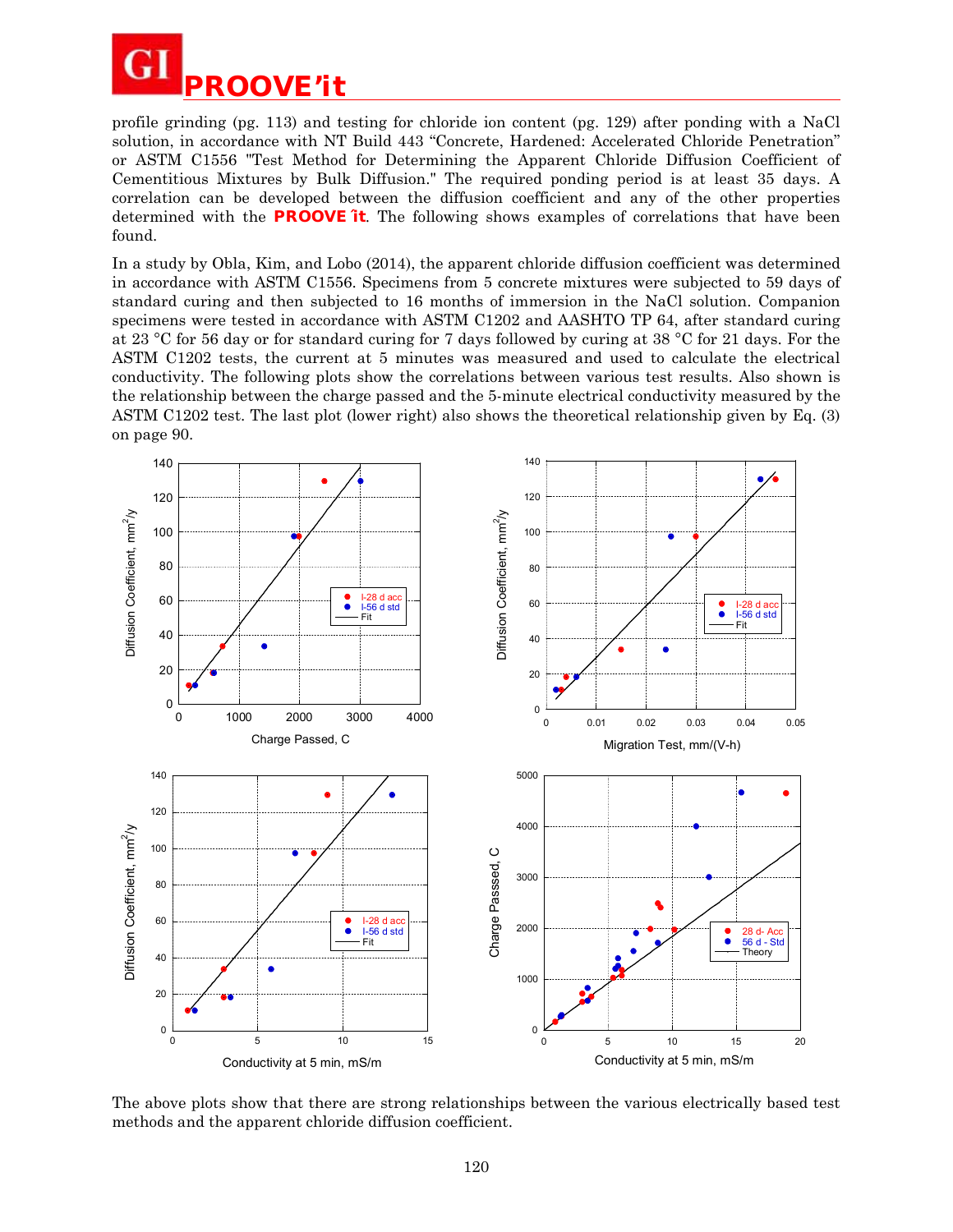# *PROOVE'it*



#### **Reference**

Obla, K.H., Kim, H, and Lobo, C.L., 2014, "Selection of Rapid Index Tests and Criteria for Concrete Resistant to Chloride Penetration," paper presented at Transportation Research Board Meeting, Washington D.C., Jan. 2014.

#### **The PROOVE'it System**



- (a) Cell with cooling fins (PR-1100)
- (b) Eight standard cells (PR-1000)
- (c) CORECASE for 100 mm cores (CEL-100)
- (d) PROOVE´it microprocessor power supply (PR-1050) and software (PR-1040)
- (e) Diamond saw for cutting 50 mm slices (PR-1090)
- (f) Vacuum pump, <10 mm Hg (1.3 kPa), PR-1081
- (g) Vacuum desiccator, 16 specimens max, PR-1070
- (h) Precision steel mold, reusable for casting 100 mm x 200 mm specimens, MRLN-1009

*Note: A computer is also required with a Windows operating system.* 

#### **The PROOVE'it Cells**

Two types of cells are available, the PR-1000 cell and the PR-1100 cell, shown below. The PR-1000 cell is the standard cell. The PR-1100 is supplied with cooling fins, which are needed if the temperature is required to be kept constant, as for example, for chloride ion migration testing using the NT Build 492 test method.

The cell is sealed by tightening the four corner bolts, which squeezes the gaskets against the specimen.

The following gaskets are available for different specimen diameters:

| Specimen<br><b>Diameter</b> | Ordering # |
|-----------------------------|------------|
| $104$ to $102$ mm           | PR-1010A   |
| 101 to 97 mm                | PR-1010B   |
| 96 to 93 mm                 | PR-1010C   |



*Two types of* **PROOVE'it** *cells: standard PR-1000 cell (left) and PR-1100 cell with cooling fins (right)* 

The cells are supplied with PR-1010B gaskets, unless otherwise specified. The PR-1010B gaskets match the 100-mm core diameter produced by the CEL-100 coring equipment (see pg. 40).